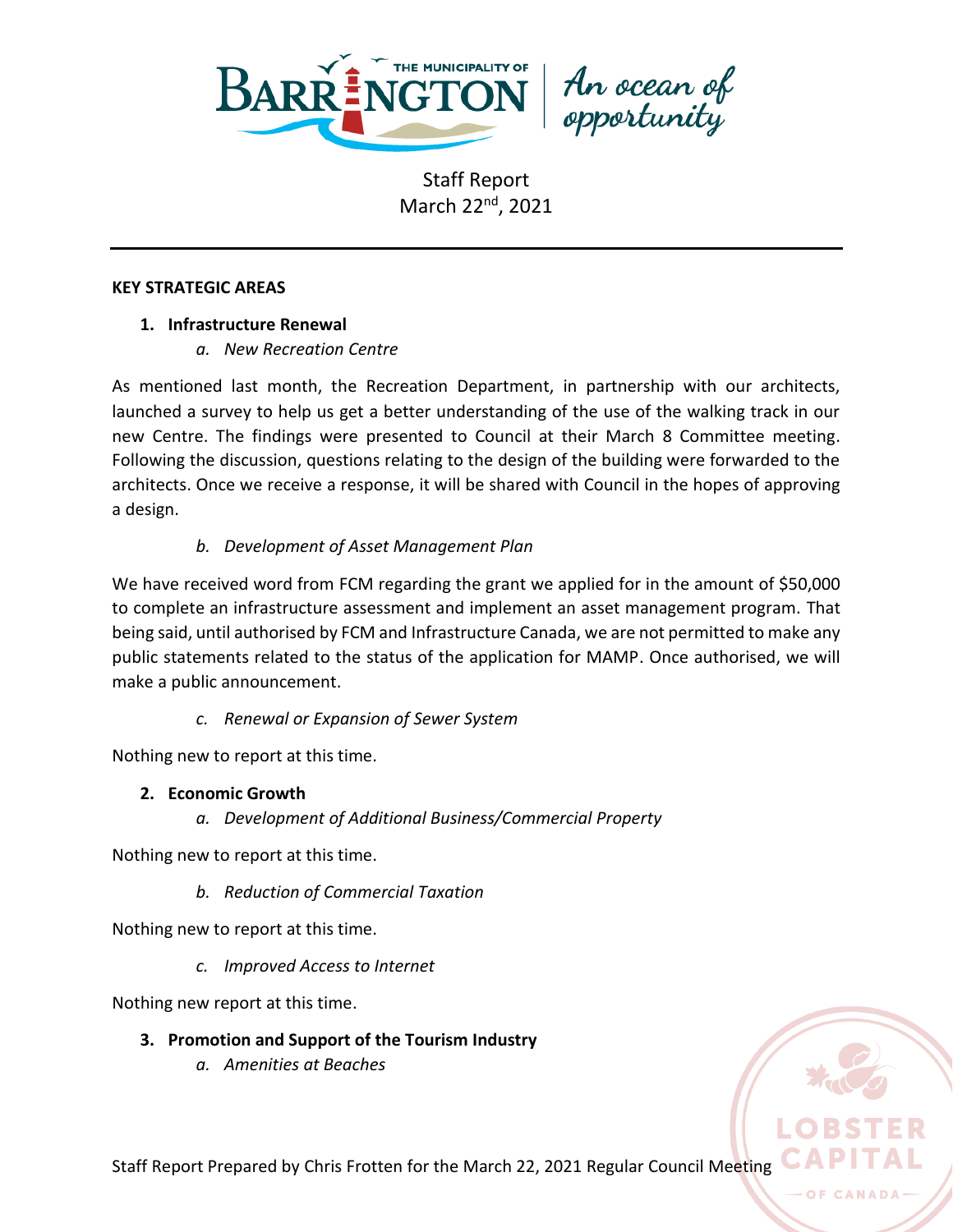

An ocean of<br>opportunity

Since Council's approval of the Terms of Reference of our Beach Resource Team, we have been working on finalizing members. We have been speaking with the various provincial departments that we would like to have a seat on our team, and we hope to have the remaining members finalized by next week and an initial meeting set up in the few weeks thereafter.

*b. Work to Attract Accommodations*

Nothing new to report at this time.

- **4. Provision or Support of Services for Residents of the Municipality**
	- *a. Continued Work Towards Additional Medical Services (Medical Clinic, Dialysis)*

Nothing new to report at this time.

*b. Develop Water Access Plan (docks, wharves, and marinas)*

Nothing new to report at this time.

*c. Improve Active Transportation (sidewalks, trails, boardwalks)*

Nothing new to report at this time.

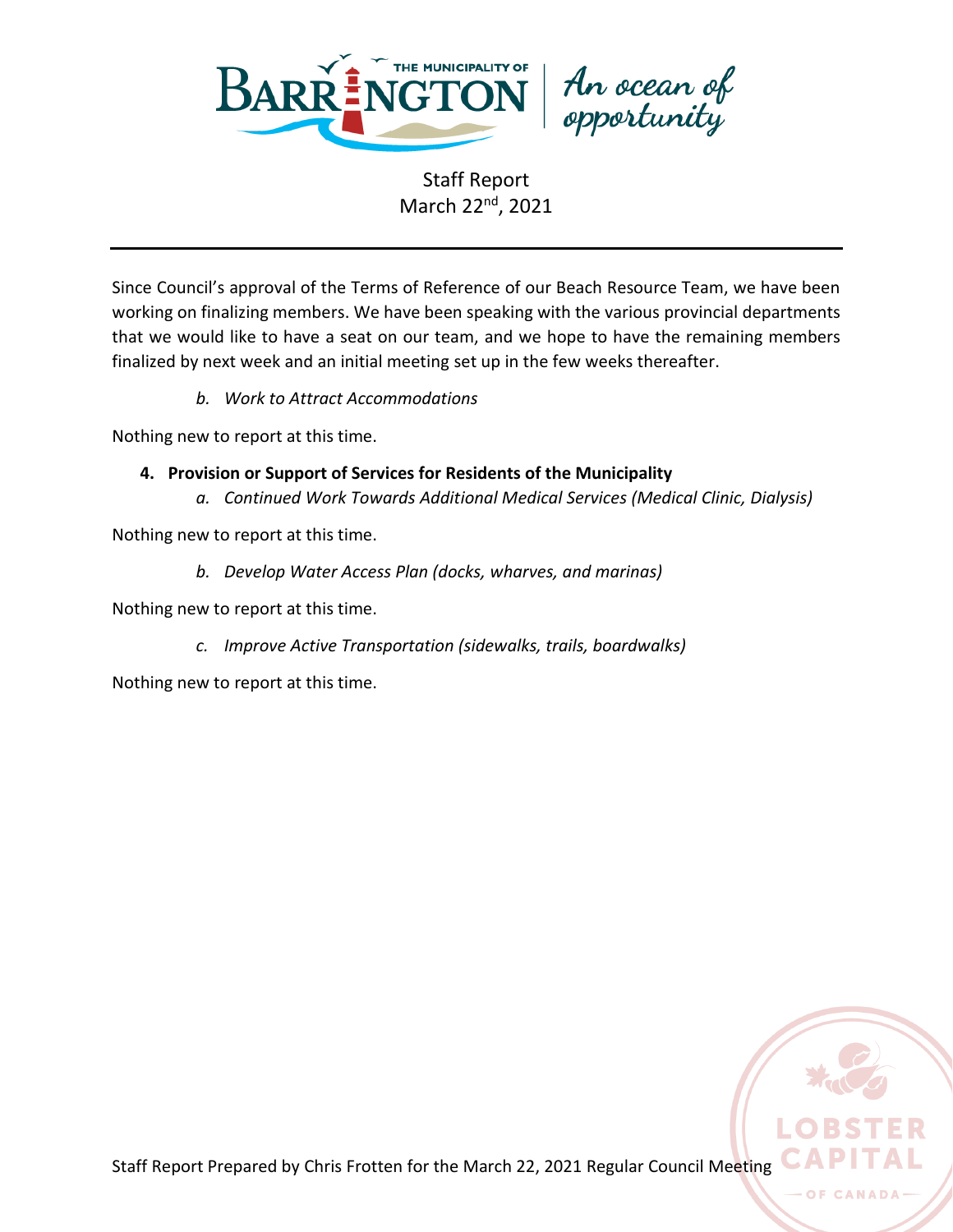

An ocean of<br>opportunity

# **SUMMARY OF ACTIVITIES FROM FEBRUARY 22 ND TO MARCH 21ST**

## **TOPICS**

## **Budget**

The budget has been one of the main priorities in the last three months. Council has completed its review of the first draft of the operating and capital budgets and will be discussing the impacts of some amendments in the next two weeks. A final draft of the budgets will include the feedback received during these meetings and we are hopeful it will be approved at the end of April.

### **Tax Sale**

Due to COVID-19 restrictions, our annual tax sale was done by tender this year. We accepted tenders until 2:00 p.m. AST last Friday, March 19, 2021. In the end there were 14 properties on the tax sale list, and we received a total of 115 bids on all but one property. Formal notice to the winning bidders was provided today, March 22 and the successful bidders have three full business days to pay in full. A list of the winning bids will be posted on our website in the coming days.

### **New Complaints Handling System**

We launched our new complaints handling system on March 1. "Helpdesk" will help us streamline the complaint process through a cloud-based app which will allow the public to submit complaints online. A public page that includes a form is available for residents to report problems 24 hours a day, 7 days a week from any device and location. Internally, Staff and Council will have access to an internal application (authorized access only) to manage the complaints/inquiries.

Residents can report problems by visiting our website and clicking on "Report a Problem" on our homepage or by visiting [https://helpdesk.barringtonmunicipality.com/report.](https://helpdesk.barringtonmunicipality.com/report)

### **Recreation Programming**

Over the past month, the Department supported the community in a number of ways. They assisted the Barrington Curling Club with an application for funding that would allow them to replace the ice condenser unit required by the facility. They also supported the Barrington Leisure Park Association in developing their plan for the coming year and identifying funding pots available to help them in this work. Finally, they are also connecting with a class from BMHS as well as potentially partnering with the school to have community equipment available.

LORS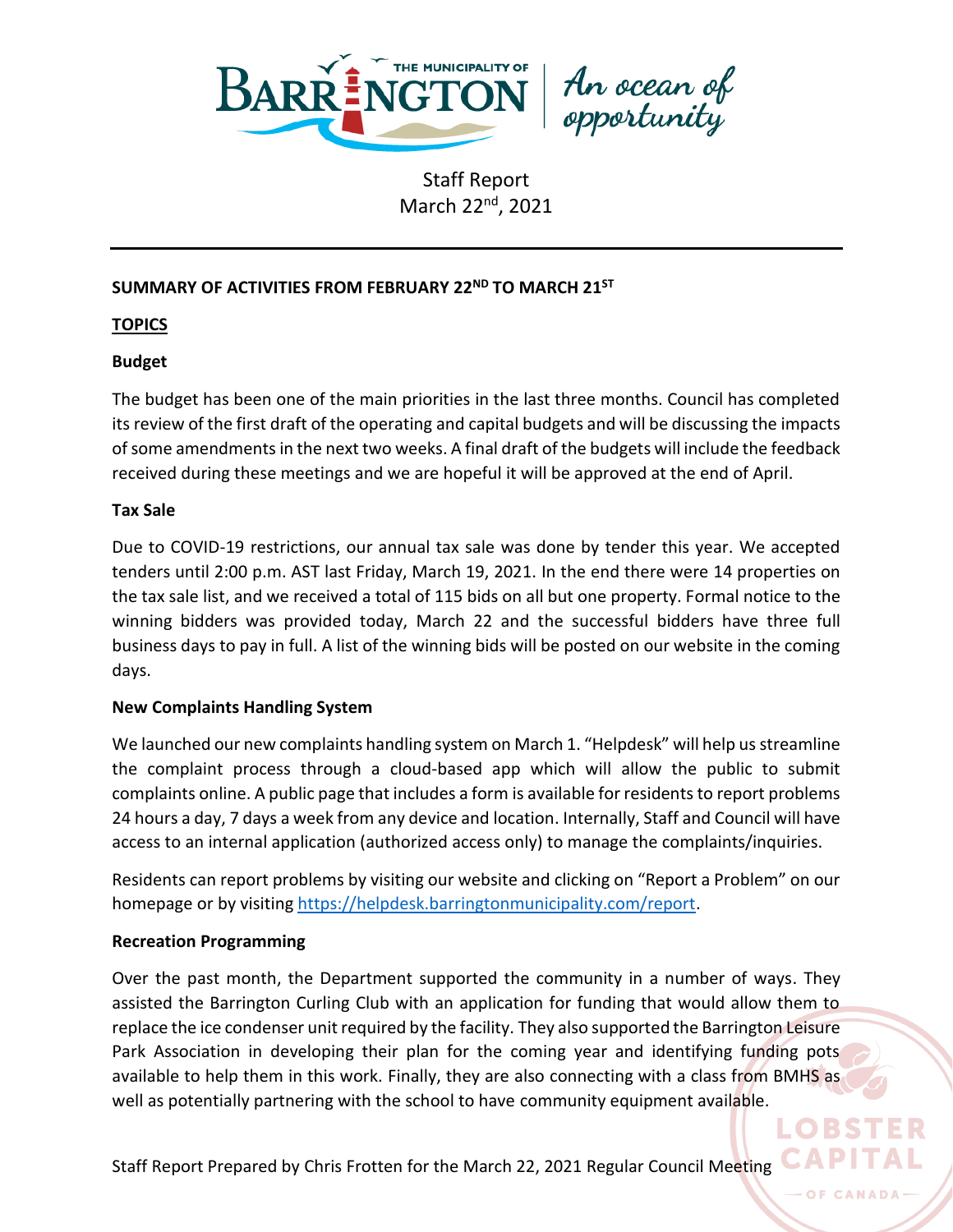

An ocean of<br>opportunity

The Department has been assessing options and plans for the **summer seasons** during several regional meetings. These groups are looking to lobby for increased Day Camp cohort sizes to align with education and sport in order to adequately provide room for support staff, junior leader development and more access for children and families to recreation this summer. Our current plan is to operate 2 day-camps for ages groups 5-8 and 9-12 along with a junior leader program (age 11-14) and sport activity days. We hope to hold programming at different locations throughout the municipality to make more accessible for families.

MPAL Projects for the 2021-2022 fiscal year are under development. Ideas include work on the Sherose Island Nature Trail, increasing outdoor unstructured play, enhancing the equipment loan program, and assisting in the women on water program.

The **Take The Trail Challenge** has been ongoing in the month of March. This is a punch card challenge where we put up punch cards along 8 trail sections in Shelburne County: 3 trail sections are in the Municipality of Shelburne, and 5 are in the Municipality of Barrington. We have had some punch stations taken down; however, we had many people participate. Most of our participants were 45+. As of March 16th, we had 60 punch sheets submitted.

Finally, we were fortunate to have a visit from the **Western Loop Trail Coordinator**, Tyler Perrier Ehrlich and Annapolis Valley Trails Coalition Trail Coordinator Rick Jacques to assess the Sherose Island Nature Trail. A report will be provided to the Department for consideration.

### **Free Low-Income Tax Program**

The Shelburne County Senior Services Society began their low-income tax program on March 1. This is a free service to all low-income seniors and residents of Shelburne County that has CRA registered volunteers complete and file residents' income taxes. There will be 4 locations throughout the County. The Municipality of Barrington's location is in the Administrative Centre from March 1 – April 30 and will be available for walk-ins and drop offs on Mondays from 10:00 a.m. to 4:00 p.m. and Wednesdays from 10:00 a.m. to 4:00 p.m. The low-income threshold is \$35,000 for an individual, \$45,000 for a couple or \$47,500 for 3 people. For more information, interested residents can phone 1-800-656-0397. A note that all = COVID-19 rules and guidelines will be enforced, and masks must be worn at all locations.

### **2021-2022 Tourist Season**

Staff Report Prepared by Chris Frotten for the March 22, 2021 Regular Council Meeting

O<sub>F</sub>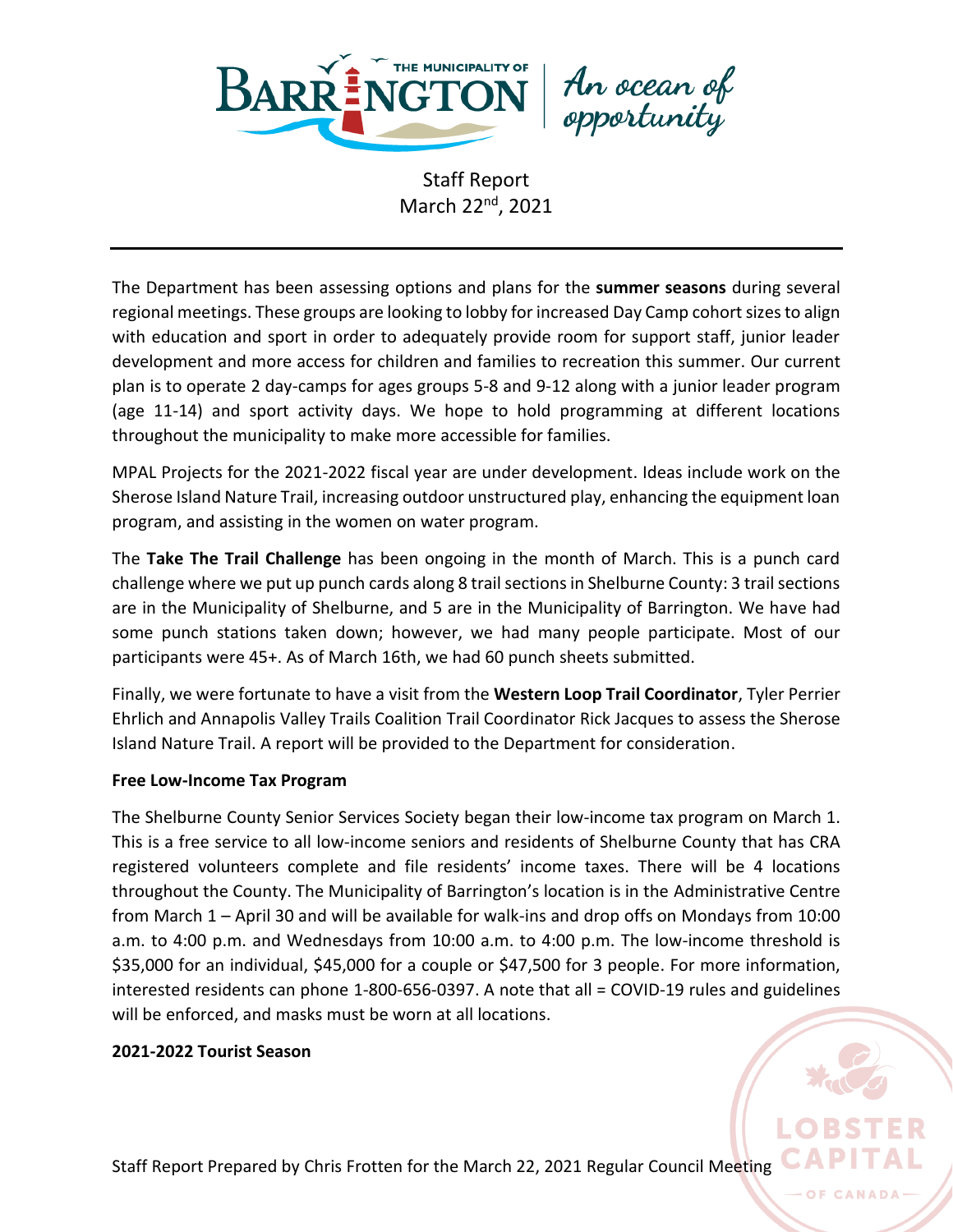

An ocean of<br>opportunity

Plans continue to be under development for the 2021-22 tourism season. We are working on a plan for visitor servicing this summer and how that will look given the COVID-19 restrictions and the foreseeable limited travel restrictions that will be in place. We intend to hire **Tourism Ambassadors** which will be a lot more hands on this year, putting our selected ambassadors out and about in the Municipality. It will be highly digital in nature with a strong focus on social media, photography, and video content. Our Ambassadors will showcase our community to those at home to encourage them to choose to visit us when the time is right and safe to do so. Our Tourism Ambassadors will also provide in person travel information, counselling and assist with reservation within the region and the province. These positions will begin being advertised in the next week or so.

Suzy continues to work on a marketing plan with the Municipality of Shelburne for marketing Shelburne County Tourism which will be both digital and influencer based. They will also be working closely with our stakeholders in the County to help provide opportunities for training, workshops, and better engagement.

Finally, we have been working on a new municipal map with Digital Fusion. This map will compliment the Municipality of Shelburne's map and will showcase all the things to see and do within the Municipality in a fun and friendly layout. Together, the two maps will cover the entire County.

### **Building Permits & By-Law Enforcement**

From February 15 to March 14, 20 permits were issued with a total dollar value of \$879,000. 30 building inspections were carried out along with 53 fire inspections and 24 fire re-inspections.

One new civic number was issued this reporting period and 54 homes were visited to discuss the civic numbering by-law. One new subdivision and one preliminary plan of subdivision were received. This leaves three open subdivision files that we continue to work on. One new variance has been requested which was denied, and subsequently appealed to Council.

During this period, we received no new dangerous and unsightly complaints and have no open files and we continue to work on 3 outstanding by-law investigations.

### **Fire Services & Emergency Management**

Staff Report Prepared by Chris Frotten for the March 22, 2021 Regular Council Meeting

O<sub>F</sub>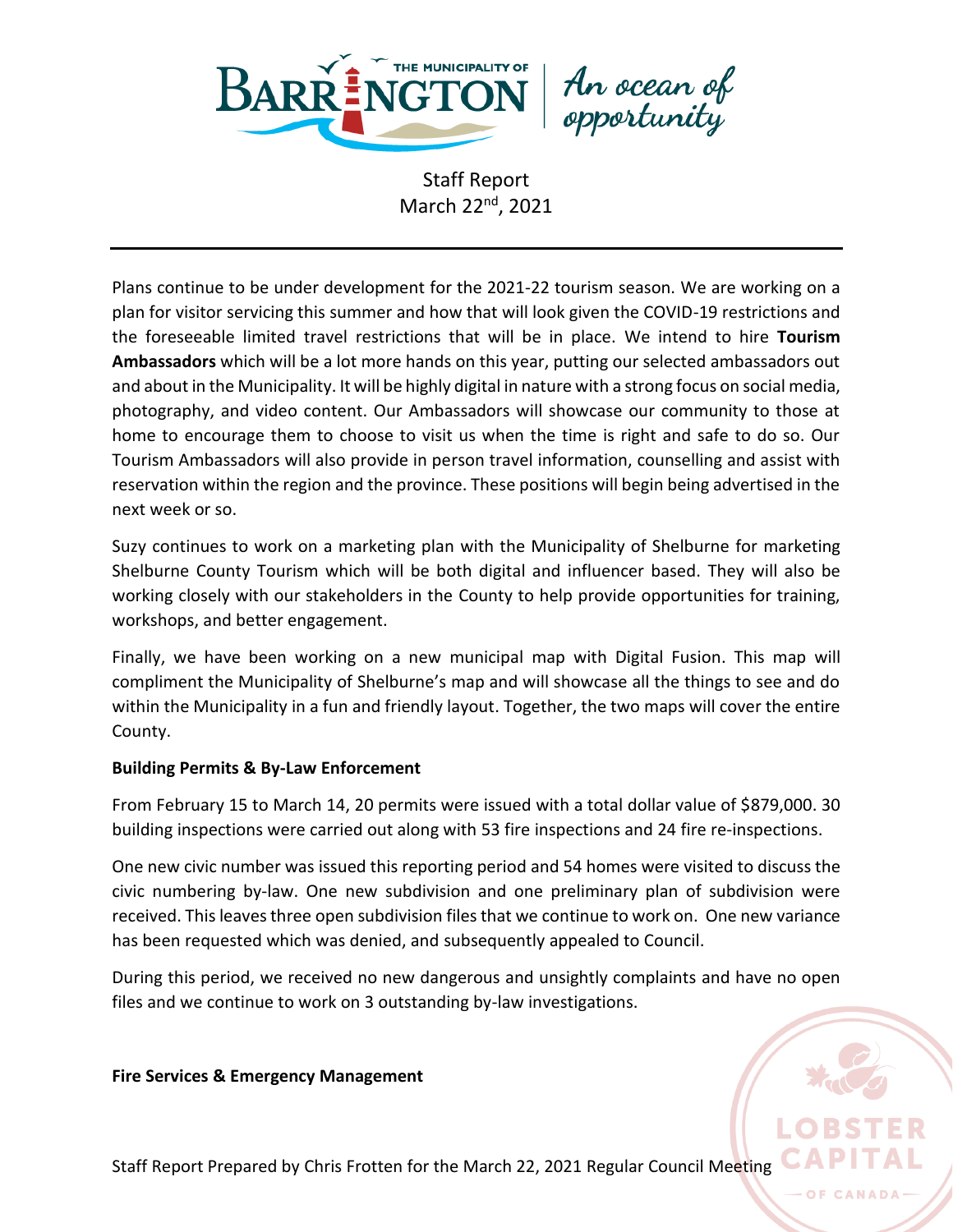

An ocean of<br>opportunity

There continues to be no COVID-19 related staffing issues for the fire departments, and they continue to monitor the status of their membership and communicate that information to the Fire Services Coordinator.

The EMO executive committee had a meeting to review the revised EMO Plan.

Live fire training took place this month at the container on Sherose Island. The fire departments have been very satisfied with the training facility as it meets their needs very well.

Once upcoming training sessions are held, we will have 74% of firefighters in the municipality trained to interior firefighter level and 17% trained to exterior firefighter level for a total of 91% formally trained. For comparison in 2012 the numbers were 37% and 10% for a total of 47%.

Otherwise, Dwayne has received new curriculum for officer courses and vehicle extrication and is preparing the updated curriculum for various courses, has completed yearly SCBA testing, continues to monitor Covid-19 updates from the province and EMONS, perform monthly fire and life safety inspections and prepare for upcoming training.

This February, the Fire Departments responded to 12 calls and they responded to 25 in February 2020. Here is the data for the month of February:

| <b>BARRINGTON MUNICIPAL FIRE SERVICE</b>          |                |            |      |            |            |         |              |
|---------------------------------------------------|----------------|------------|------|------------|------------|---------|--------------|
| <b>EMERGENCY CALLS</b><br><b>February</b><br>2021 |                |            |      |            |            |         |              |
| <b>FIRE DEPARTMENT</b>                            |                | Fire   Mut | Auto | <b>MFR</b> | <b>MVC</b> | Other I | <b>TOTAL</b> |
|                                                   |                | Aid        | Aid  |            |            |         |              |
| Barrington/Port La Tour FD                        |                |            |      |            |            |         |              |
| <b>Island Barrington Passage FD</b>               | $\overline{2}$ |            |      |            | 3          |         | 6            |
| Woods Harbour/Shag Harbour FD                     | 2              |            |      |            |            | 4       | 6            |
| <b>TOTALS</b>                                     | 4              |            |      |            | 3          | 5       | 12           |
| B/PLT -                                           |                |            |      |            |            |         |              |
| $IBP -$                                           |                |            |      |            |            |         |              |
| WH/SH-                                            |                |            |      |            |            |         |              |
|                                                   |                |            |      |            |            |         |              |
|                                                   |                |            |      |            |            |         |              |

### **CAPITAL PROJECT UPATE**

Staff Report Prepared by Chris Frotten for the March 22, 2021 Regular Council Meeting